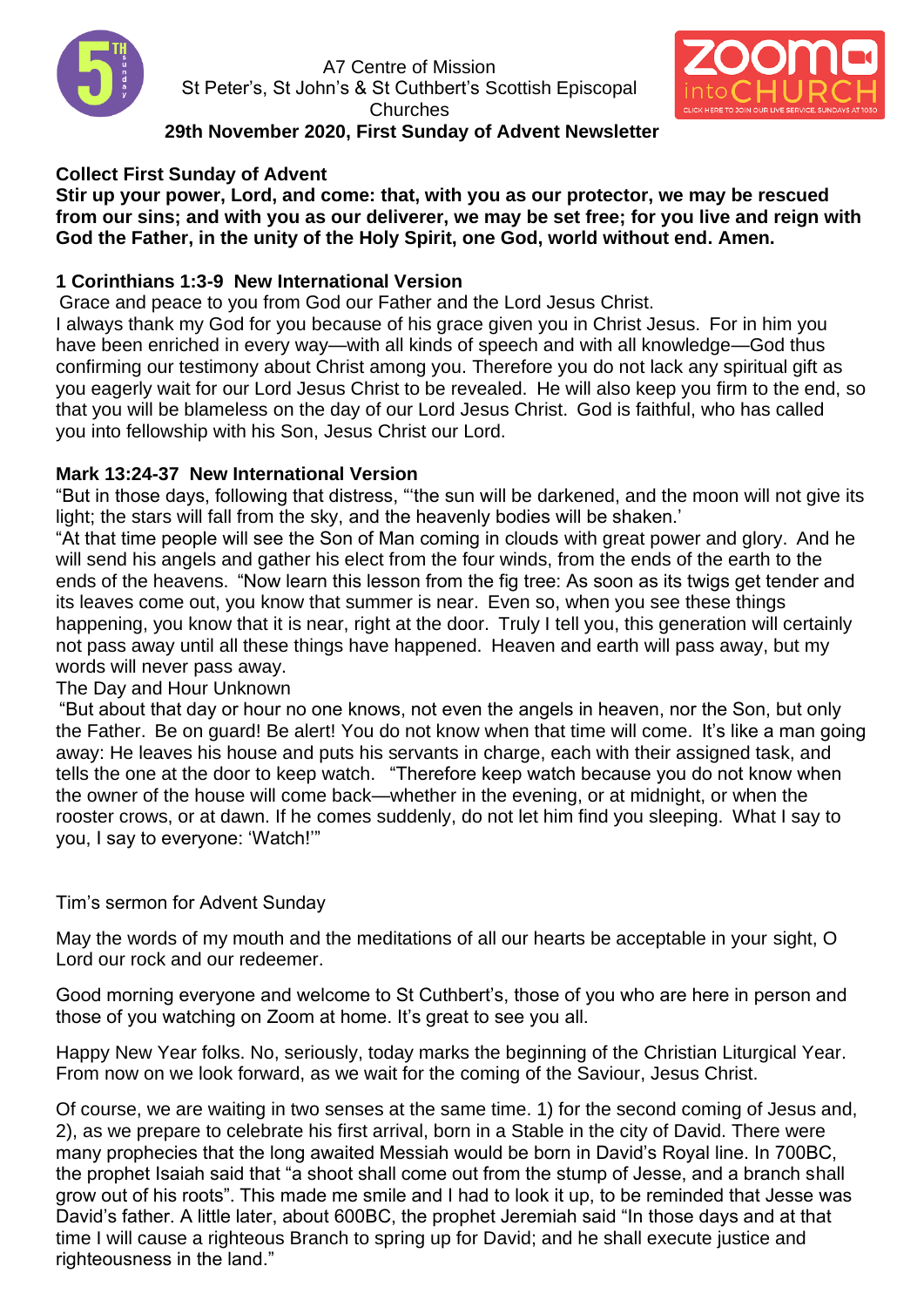So, the Jews were waiting for the Messiah. Children of all ages are waiting for Christmas. Christians everywhere are waiting for the second coming of Jesus. Oh my, there has been so much waiting this year, hasn't there? We've been waiting for news, waiting for jobs, waiting to hold loved ones close, waiting for a vaccine, waiting for the end of lockdown, waiting and watching for the new normal. All of this waiting has been very hard.

But this Advent I would like us to try and set aside all that, and embark on a different quality of waiting. An active type of waiting that is confident and expectant, for waiting on God does not mean doing nothing but rolling up our sleeves and taking action. In amongst the busyness of the season, wrapping presents, writing cards, ordering the turkey and putting up the decs, we need to set aside time and effort to draw closer to God. In so doing, come Christmas Day, we will appreciate all the more the wonderful gift that is Jesus.

How might we do that I hear you ask. Tim have you got any suggestions? Well OK then, if you insist. If we seek to draw near to God, in a deliberate and penitential fashion we could do worse than consider how we spend our time, our talents and our treasure.

Haha, time. The season of Advent is well known for its Advent Calendars, which measure time in days, counting down the 24 days of December often with a piece of chocolate behind each window. All good fun, especially for little ones. But how about this for a twist. Why not make a Reverse Advent Calendar? By using a box or a basket put something **in** every day throughout Advent. You could collect items of food for the Foodbank; or you could collect toys or books for the charity shop; or you could collect knitted hats for the Mission to Seafarers, or pencils crayons and colouring books for children. The choice is endless really. But by Christmas Day you will have a box of goodies that will help those who are less fortunate at Christmastime.

Or how about this: you could spend a little extra time in prayer. Why not go to the Advent Retreat being held at Whitchester? There you will consider the theme of Emmanuel: God with us and I am sure that you will come home richer for the experience.

Or you could apply your talent for studying the Bible. Here in the A7 our weekly Bible Study on Zoom, led by John Marsden, is going to follow a new workbook for the season. Advent for Everyone: a journey with the apostles, by Tom Wright. I anticipate meaningful discussions that will help us be better prepared for the coming of Jesus.

Mind you, if that doesn't float your boat, there are plenty of other resources available online to guide us closer to God through Advent. Nearly all of the Christian charities have a fund-raising campaign leading up to Christmas. USPG are 'Giving the Promise of Hope this Christmas; Tearfund are running 'Our present: hope with daily emails. Christian Aid have produced an excellent resource that highlights the impact of climate change on the people of Ethiopia.

But hey I must mention the Church Army campaign called 'Imagine a world…' Let's have a quick look at the introductory video: Church Army video.

So there you have it. These are my ideas for drawing us closer to God this Advent. Now I pray that when Jesus comes we may be found seriously seeking God, not hiding our talent, nor asleep but alert; waiting and longing for our Lord. Amen



## **Intercessions for 29th November 2020**

Everlasting God, as we come before you at the start of the Season of Advent we ask you to prepare us for the coming, of your son Jesus Christ and to hear us when we pray in faith for the needs of the Church and the world and to thank you for your goodness. Lord **in your mercy: hear our prayer**

Mighty God, we pray for your church today, gathering worldwide in churches, chapels and cathedrals, to praise you and to hear your holy word. Give us a sense of expectation as we come and inspiration as we go. We pray for your blessing on all those who lead, preach and teach and we pray especially for our A7 leaders as they seek to do your will and guide us through our spiritual and worldly journey through Advent, until the day when we celebrate together the birth of your Son on Christmas Day. Lord **in your mercy: hear our prayer**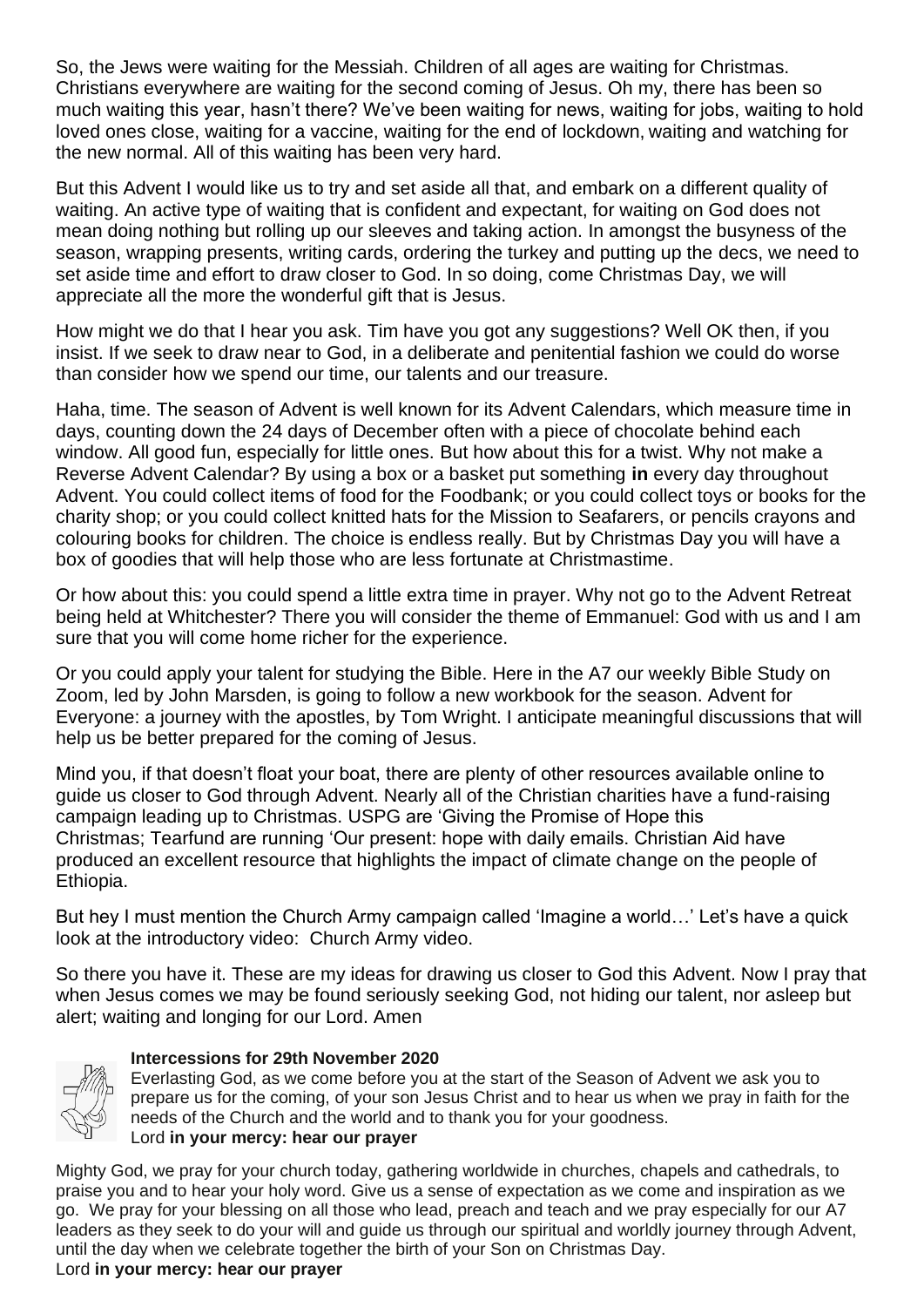Creator God, drive away despair from our politics, revive our dreams of justice and truth, and restore our passion for what is good and right. Establish your just and gentle rule throughout the world especially where there is conflict; where peace seems so far away and so many have lost everything, even the faint hope of a peaceful future. Govern the hearts and minds of all world leaders and those in authority that they may act justly, honestly and according to your will especially at this time of the global pandemic. Lord **in your mercy: hear our prayer**

Father God, we pray for those amongst our families, friends and neighbours who will only see in Advent a hectic and worrying run-up to the excesses of a secular Christmas. Help us as we try to set an example of a true spirit of preparation for that incredibly precious gift of the Christ-child. May they see in our Services our Carols and Christingles, whether in church or online, the true meaning of Christmas and experience your love for them through the giving of your Son, Jesus Christ

### Lord **in your mercy: hear our prayer**

Merciful God, we pray for those for whom this day will be long and painful, for those in hospital or ill at home, those struggling with despair or depression and for all who care for them. Comfort and heal all who suffer, especially at this time of the Covid 19 pandemic, give them courage and hope in their troubles, and bring them the joy of your salvation.

### Lord **in your mercy: hear our prayer**

Loving God, we pray for those who have recently died and for those for whom this day will be their last. Be near to all who mourn and comfort them with the knowledge that in the coming of your son Jesus the gates of heaven will be opened wide for all who accept him as Lord and Saviour. Lord **in your mercy: hear our prayer**

Advent Lord, as we move into the new liturgical year, draw near to us, strengthen our faith, deepen our love for you and for our neighbours and open our eyes to the wonder of your creation, so that when our Saviour comes he may find our hearts ready to receive him.

**Merciful Father: accept these prayers for the sake of your Son our Saviour Jesus Christ. Amen**

Almighty God, give us grace to cast away the works of darkness and to put on the armour of light, now in the time of this mortal life, in which your Son Jesus Christ came to us in great humility: that on the last day, when he shall come again in his glorious majesty to judge the living and the dead, we may rise to the life immortal; through him who lives and reigns with you, in the unity of the Holy Spirit, one God, world without end.



As part of the ongoing response to the Coronavirus pandemic the Scottish Episcopal Church (SEC) will be broadcasting video coverage of Eucharistic services via its website, social media channels and YouTube channel. The web page is located at [www.scotland.anglican.org/broadcast-sunday-worship](http://www.scotland.anglican.org/broadcast-sunday-worship) For those who are not online the Archbishop of Canterbury has set up a Freephone Daily Hope service **ChailyHOPE** For tripse write are not original the *chainboxical* of hymns, prayers and readings. It is available 24 hours a day on 0800 8048044

TV and Radio Sunday Worship: BBC RADIO SCOTLAND – 7.30am Acts of Worship BBC RADIO 4 - 08:10am Morning Worship BBC 1 TV –1.15pm Songs of Praise BBC Radio 4 Longwave – 9.45am Morning Service (Mon-Fri)

Join Pip this week at Holy Trinity at<https://www.holytrinitymelrose.org/> and click on the link - Holy Trinity YouTube channel. 11.00am<https://www.youtube.com/channel/UCJkxEgnglnze4SeN4I54Ecw> St John's Selkirk now has their weekly Sunday services on their YouTube channel, with several (different) familiar voices each week, music, inspirational quotes and images

at https://www.youtube.com/channel/UC9ITNAH6VHZkqM0NiH6Vt9w available from 10am each Sunday morning..



11am to 11:30 every Wednesday morning. <https://us02web.zoom.us/j/87979280424?pwd=UEJzRXk0UFpVcnJuaUVZTzJvaE92UT09> Meeting ID: 879 7928 0424 Password: 023545 Host: Tim Hatton



Bible Studies hosted on Zoom - all are welcome. Wednesday 7:30pm & Thursday 10:30am hosted by John Marsden Follow this link <https://zoom.us/j/7538094986?pwd=Q0x4YVk2b3Y5eEt0VkoxS0ZWVWxGUT09> or use this information to open a Zoom meeting: Meeting ID: 753 809 4986 Password: 751474



Home Communion is only available to those people can't come out or get to church for self-isolation reasons. Please book through Sheena then Simon will contact to arrange a time.

Reserved Sacrament is still suspended until further notice due to corona virus restrictions.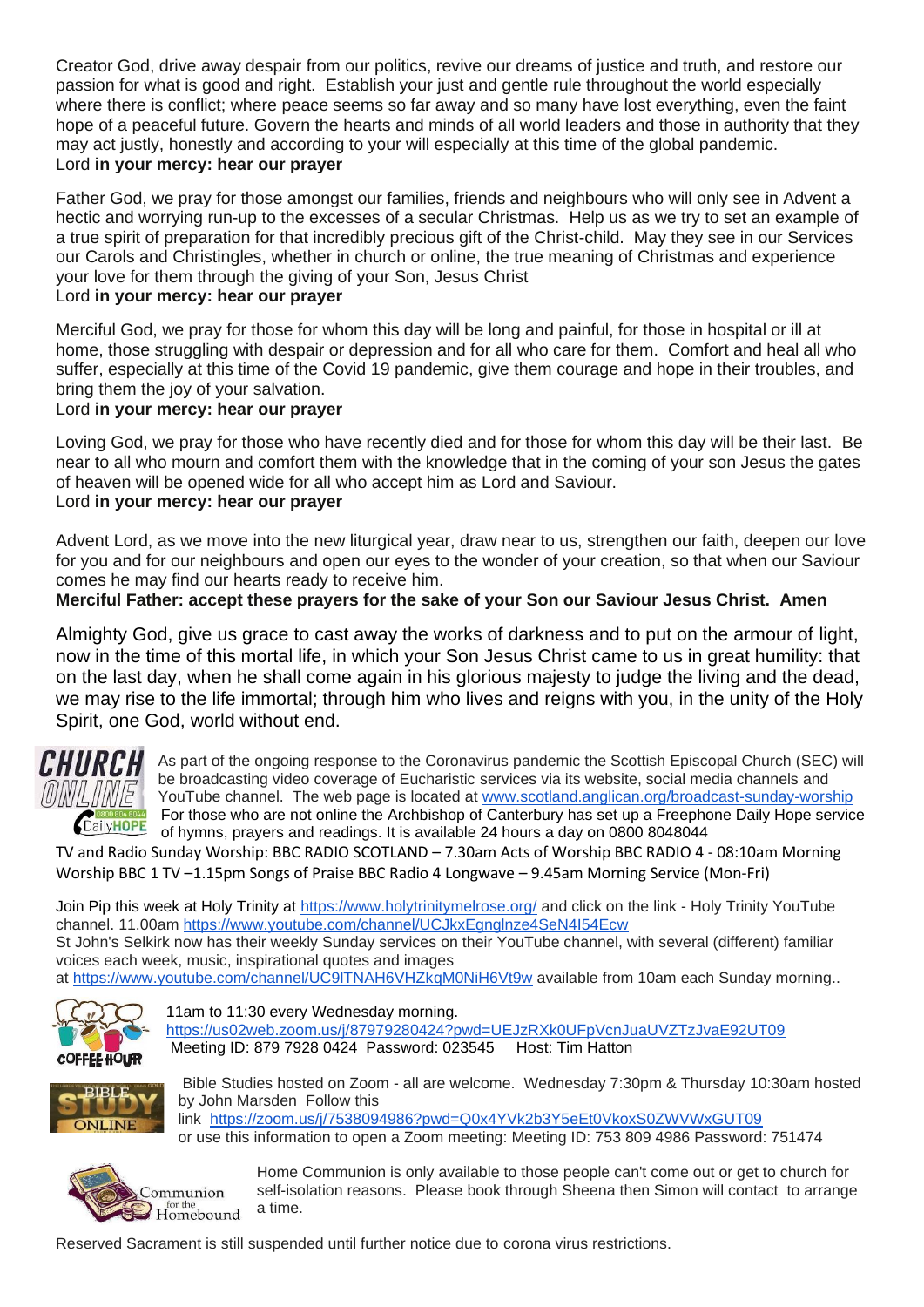

The Greening of The Church

### **Advent Flowers**

Last year, we did something different during advent and had flowers church. I did a little bit of investigation and found that the beginning of Advent is a time for the "hanging of the greens", where we can decorate the church with evergreens, plants

and trees that keep their leaves all year round. This helps to symbolise the new and everlasting life brought through Jesus. The Advent wreath is a symbol of the beginning of the Church year. The circle of the wreath reminds us of God Himself, His eternity and endless mercy, which has no beginning or end. The green of the wreath speaks of the hope that we have in God, the hope of newness, of renewal, of eternal life.



I build the arrangements up over the 4 Sundays of Advent and I intend to do the same this year. Doing the Advent flowers this way helps me personally. Over the years the number of people available to help decorate the church for Christmas has reduced which means that the few people able to help spend several hours doing the arrangements.

On the first Sunday in Advent there will be alter flowers as well as the Advent wreath. The alter flowers will be dark to start with to reflect the darkness before Christ and will get lighter each Sunday. Dark blues, purple and dark green will be used.

For the second Sunday, additional evergreen arrangements will be added with lighter blue, purple flowers and lighter green leaves.

The third week, pink and white flowers will be introduced as well as Poinsettias as the leaves are sometimes thought as a symbol of the Star of Bethlehem which led the Wise Men to Jesus. The red coloured leaves symbolise the blood of Christ and also symbolises remembrance. The fourth Sunday is ramped up for Christmas day and the number of arrangements will be increased.

If anyone would like to do a green leafy display, it would be very much appreciated. If you need a container and oasis that can be organised, just let me know. Thanks Karen

#### Home **From** Hospital

Enid Hogley is now in Waverly Care Home after her discharge from BGH Duncan is home from ERI after his heart attack



Sad News

Drew Tulley died in hospital last weekend. His Cremation will be private.



This year the First Sunday of Advent fall on a 5<sup>th</sup> Sunday, 29<sup>th</sup> November and will be held live from St Cuthbert's. 5 members from each congregation of St John's and St Peter's can be there in person too. If you wish to attend it will be on a first come first served basis and you need to book with Sheena 01896 751694. Everyone else can attend via Zoom. Timothy Hatton is inviting you to a scheduled Zoom meeting. Topic: A7 Joint Service: Advent Sunday, 2020 (10:30 actual start) Time: Nov 29, 2020 10:00 AM London Join Zoom Meeting Meeting ID: 815 5324 6006 Passcode: 765109 https:/[/us02web.zoom.us/j/81553246006?](http://us02web.zoom.us/j/81553246006)pwd=ZmgrLzJ2Z0VXRDYwQlRXZHJtekg1dz09



#### **Opening for communal worship from September[.](https://l.facebook.com/l.php?u=https%3A%2F%2Fwww.strava.com%2Factivities%2F4115144364%3Ffbclid%3DIwAR2dp0V7bZw56KZNe7vvvP6qvLImkA5BNccKKFT60WPFMxOmexhBDMqE1hk&h=AT06T4e_7h6ZApB1oGWjk7pLBQ-K3FrXkDzPu-3dIUW9Yq2uWgVHvA1iH9D2G0qHAEzsVf6iZSPLYjt6IIPAEnVxcjXeHb_PKNtCimTKWYec9eSyBG-fhPgCt_GQiLPKta1r&__tn__=H-R&c%5b0%5d=AT0geC5tx4HBtnuUp3gCeEzYdFpe7hKghWt3IPt71OMD54KpTLRZ2BoA0MuMeWwHlfudxO2cBtPJ9so98nMDTcbxTJGAgh-8HbIfpS2DmXnwskBFa3Rkq0KNMefG4EVpFLNqSFOwfcU5q9TBFeRBz7HaUNslyrmv_jq4-z_aqyrBursxAXDT8wGoXyLBHCyTB8npD5HEm393dr1yc9xU8_Tzaw)**

St John's are overjoyed their first service in church will be in Sunday 6th December at 10.30 am. St Peter's 10.30am services on 1<sup>st</sup> and 4<sup>th</sup> Sundays will be Communion with Simon or other clergy. 2<sup>nd</sup> & 3<sup>rd</sup> Sundays will be Service of the Word. Thursday mornings will be a Said Communion service. St Cuthbert's 10.30am services on 2<sup>nd</sup> & 3<sup>rd</sup> Sundays will be Communion, 1<sup>st</sup> & 4<sup>th</sup> Sundays Service of the Word. Wednesdays at 11.00am will be Said Holy Communion. Please remember to bring a face covering

to wear unless you have health issues and the service booklet and newsletter which contains the readings etc for the week.

**WHEN YOU ARRIVE FOR THE SERVICE AT ANY OF THE A7 CHURCHES PLEASE BE READY TO FILL IN THE FORM FOR GOVERNMENT TRACK AND PROTECT.** 



Simon is on a Mental Health zoom course  $3<sup>rd</sup>$  &  $4<sup>th</sup>$  December but can be reached on 07710523856

Tim will also be away at home on his Scottish Episcopal Institute Course. He will not be contactable and will not be back at work until Tues 8th of Dec.



There will be no service in St Peter's on Thursday 3<sup>rd</sup> December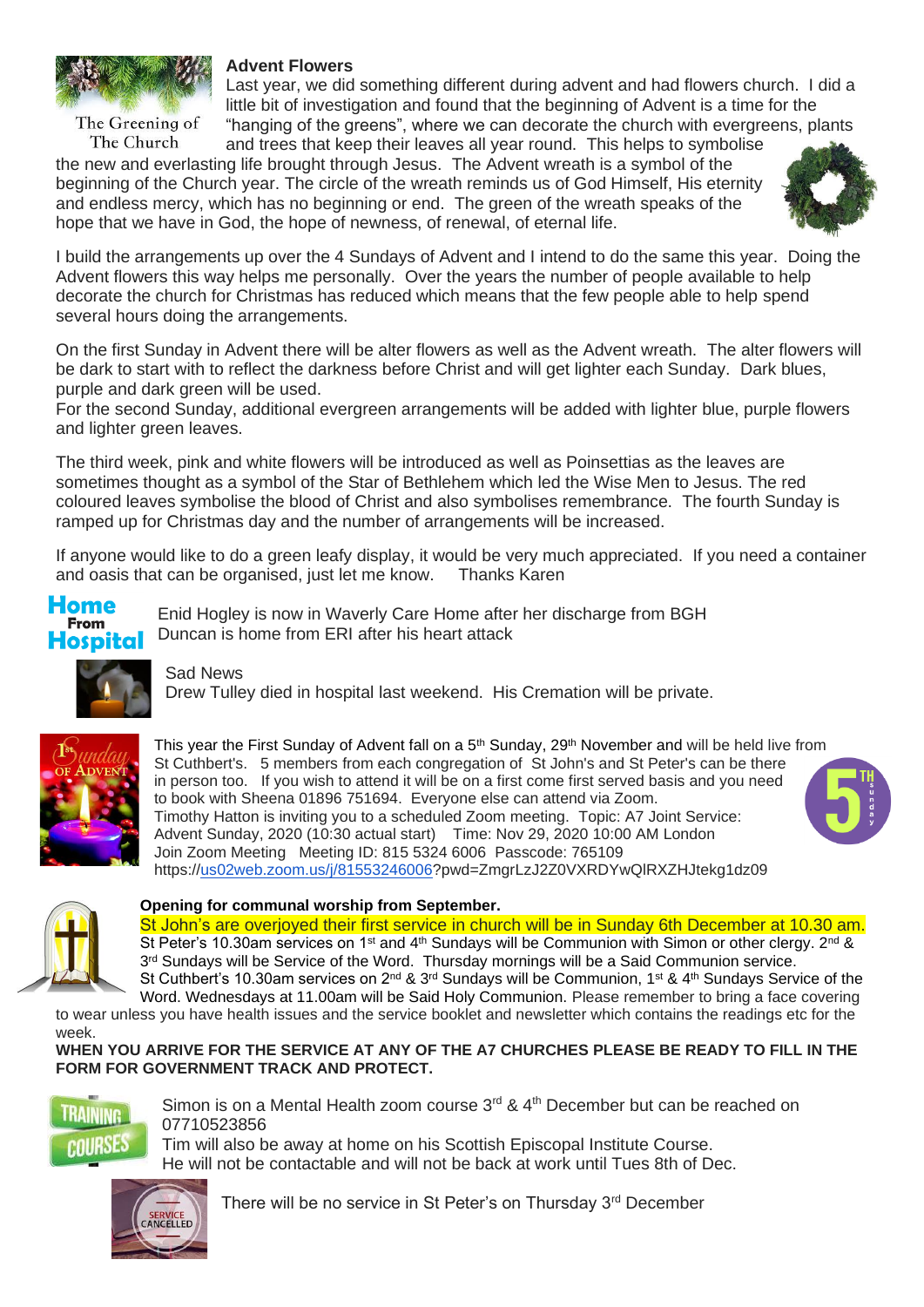## **Spiritual Communion**

Here is a prayer that can be used at 10.30 on Sundays when Simon will be celebrating the Eucharist For an Act of spiritual Communion, the following prayer -

My Jesus,

I believe that you are present in the most Holy Sacrament.

I love you above all things, and I desire to receive you into my soul.

Since I cannot at this moment receive you sacramentally, come at least spiritually into my heart.



I embrace you as if you were already there and unite myself wholly to you. Never permit me to be separated from you. Amen.



### **Postage stamps**

The 2020 World Mission Postage Stamp Appeal is on behalf of the Women's Development Centre at Kandy, Sri Lanka. This provides support and training for women and girls who have experienced abuse or domestic violence, enabling them to lead safe and productive lives. Our stamps are collected through a local Church of Scotland and are greatly

appreciated. As we approach Christmas and cards start arriving don't forget to save the stamps, leaving a small margin around each, and drop them into the recycling box in the porch of Holy Trinity Church, Melrose(preferably in an envelope).



As we can't have our usual greetings banner at the back of St Peter's this year we are planning a hand delivery to our congregation in Galashiels. If you would like to have cards collected and delivered please let Al or Sheena know and we will see what can be arranged.



#### **Saint Andrew – patron Saint of Cyprus, Georgia, Malta, Romania, Russia, Scotland, Spain and Ukraine**

Andrew the Apostle was born between AD 5 and AD  $10^{[6]}$  $10^{[6]}$  $10^{[6]}$  in [Bethsaida,](https://en.wikipedia.org/wiki/Bethsaida) in [Galilee.](https://en.wikipedia.org/wiki/Galilee) The [New Testament](https://en.wikipedia.org/wiki/New_Testament) states that Andrew was the brother of [Simon Peter,](https://en.wikipedia.org/wiki/Saint_Peter) and likewise a son of John, or Jonah. He was born in the village of [Bethsaida](https://en.wikipedia.org/wiki/Bethsaida) on the [Sea of Galilee.](https://en.wikipedia.org/wiki/Sea_of_Galilee) "The first striking characteristic of Andrew is his name: it is not Hebrew, as might have been expected, but Greek, indicative of a certain cultural openness in his family that cannot be ignored. We are in Galilee, where the Greek language and culture are quite present."

Both he and his brother Peter were fishermen by trade, hence the tradition that [Jesus](https://en.wikipedia.org/wiki/Jesus) called them to be his [disciples](https://en.wikipedia.org/wiki/Disciple_(Christianity)) by saying that he will make them ["fishers of men"](https://en.wikipedia.org/wiki/Apostle_(Christian)#Their_apostolate_as_%22Fishers_of_Men%22) At the beginning of Jesus' public life, they were said to have occupied the same house at [Capernaum.](https://en.wikipedia.org/wiki/Capernaum)

In the [Gospel of Matthew](https://en.wikipedia.org/wiki/Gospel_of_Matthew) [\(Matt 4:18–22\)](https://www.biblica.com/bible/?osis=niv:Matthew%204:18%E2%80%9322) and in the [Gospel of Mark](https://en.wikipedia.org/wiki/Gospel_of_Mark) [\(Mark 1:16–20\)](https://www.biblica.com/bible/?osis=niv:Mark%201:16%E2%80%9320) Simon Peter and Andrew were both called together to become disciples of Jesus and "fishers of men". These narratives record that Jesus was walking along the shore of the Sea of Galilee, observed Simon and Andrew fishing, and called them to discipleship.

## **IF YOU NEED SUPPORT**

**Priest in charge of St Peter's, St John's & St Cuthbert's Rev Simon Cake 07710523856 [cakekands@btinternet.com](mailto:cakekands@btinternet.com)**

**St Peter's pastoral support contact Monica Reynolds 01896 757114 [monica@tempelstowe.com](mailto:monica@tempelstowe.com) St Peter's prayer support Muriel Lounsbach 01896 831418 gordon.lounsbach@btinternet.com Tim Hatton (A7 Church Army) 07784872307 [tim.w.hatton@gmail.com](mailto:tim.w.hutton@gmail.com)**

**St Cuthbert's pastoral and prayer contact Sue Crozier 01450 376499 [susancrozier17@yahoo.co.uk](mailto:susancrozier17@yahoo.co.uk) St John's pastoral and prayer contact Margaret Moyes [mmoyes2@gmail.com](mailto:mmoyes2@gmail.com)**